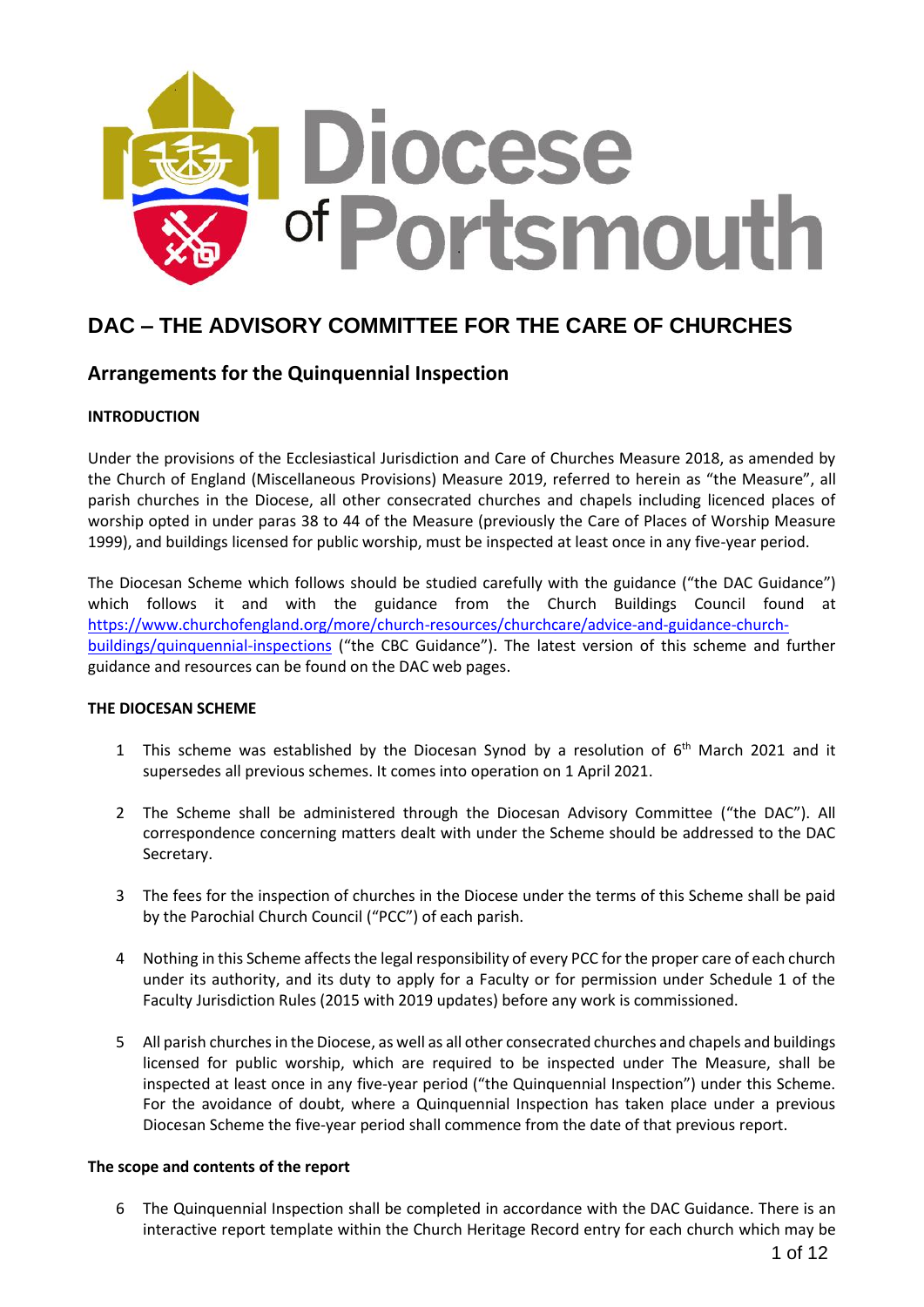used, although reports submitted in a digital format which is compliant with the Scheme and the DAC Guidance will be accepted.

- 7 The structure and content of the Quinquennial Inspection Report shall follow the recommendations set out in the DAC Guidance.
- 8 The report shall summarise the works needed in the following categories:
	- 1 Urgent, requiring immediate attention
	- 2 Requires attention within 12 months
	- 3 Requires attention within the next 12 24 months
	- 4 Requires attention within the quinquennial period
	- 5 A desirable improvement with no timescale (as agreed with the PCC)

### **Appointing and reviewing the Inspector**

- 9 Advice on appointing a new inspecting professional can be found in the DAC Guidance and the CBC Guidance and the PCC is required to have regard to this guidance when appointing a Quinquennial Inspector. The DAC Secretary holds a register with details of current Quinquennial Inspectors within the diocese and can offer advice on the appointment process. A suitably experienced and where appropriate accredited professional who is not presently on the register can be employed as a Quinquennial Inspector, but the PCC are required to seek the advice of the DAC and have regard to that advice in relation to any proposed Inspector, whether or not currently included in the register, before making an appointment. The means of seeking this advice is set out in the DAC Guidance.
- 10 The DAC encourages parishes to periodically review the appointment of their Quinquennial Inspector in a competitive tendering process, and the most appropriate time would be when the next inspection is due. Reviewing the appointment does not imply that the PCC must change their inspector but offers the opportunity to reflect on whether the PCC is receiving good quality service and best value and has a good relationship with the inspector.
- 11 Many parishes find that there is advantage in renewing an appointment, as an ongoing relationship with an experienced inspector who fully understands the building and its ongoing needs and has a good relationship with the PCC and Churchwardens, is invaluable.

### **Appointing for project work recommended in the report**

12 It is for the PCC to decide who to commission to undertake any project work identified in the report, for which a separate agreement would be needed. If the PCC wishes to carry out any publicly funded works which require tendering (over £10,000) under the supervision of the Inspector, it will need to be able to demonstrate that the Inspector was appointed or re-appointed (see 10 above) within the last 5 years through a competitive tendering process.

### **Duties and responsibilities of the PCC, Inspector, DAC and Archdeacon**

- 13 All Quinquennial Inspectors shall be responsible for entering into and maintaining adequate and appropriate Professional Indemnity Insurance cover and shall provide written evidence thereof to the DAC Secretary annually.
- 14 A person who is appointed as a Quinquennial Inspector shall enter into agreement with the PCC of the church (or body acting on their behalf) which they are to inspect. The DAC Secretary can provide advice if requested.
- 15 Agreement of the fee to be charged, including the preparation and issue of the report shall be included in the contract between the PCC (the client) and the Quinquennial Inspector (the service provider) before the inspection takes place. If the inspection necessitates additional professional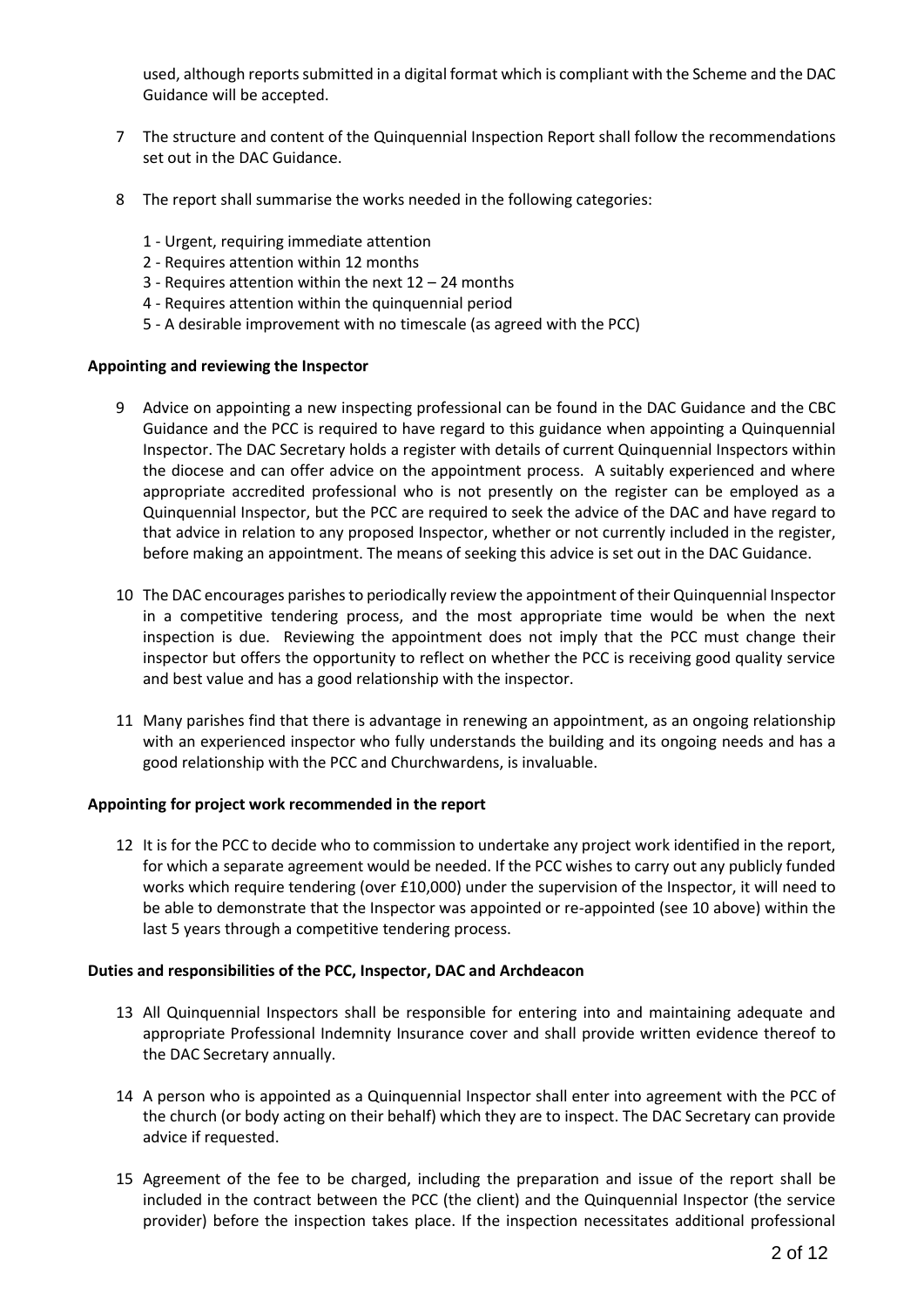services, access provision, or work which necessitates a higher fee, additional contracts or a variation must be entered into by the PCC beforehand.

- 16 Within two months of making the inspection, the Quinquennial Inspector shall send copies of the report in digital format, and where requested in paper format, to the PCC of the parish in which the church is situated and to the DAC Secretary. The report will be sent to the relevant Archdeacon and uploaded to the Church Heritage Record by the DAC Secretary, if it has not been compiled on the template there.
- 17 The DAC Secretary is responsible, as per the Measure, for keeping a register of those buildings which are covered by the Scheme, containing details of the current Quinquennial Inspector and dates of inspection. The PCC Secretary shall inform the DAC Secretary of the date of the inspection. If the PCC finds it difficult to agree a date with the Quinquennial Inspector, they should consult the DAC Secretary who will offer support.
- 18 Nothing in this Scheme shall affect the powers of an Archdeacon to ensure the inspection of every church in their archdeaconry once in five years, as laid down in Sections 2 and 3 of The Measure.
- 19 To provide for the cost of inspections and therein recommended works, every PCC should budget for the report and for any fabric repairs. They should not, however, use the report as a specification for such works.

### **Interpretation and Amendment of the Scheme**

- 20 Any questions which arise concerning the interpretation of this Scheme shall be referred to the Registrar of the Diocese, whose decision shall be binding.
- 21 This Scheme shall be subject to amendment only by means of a formal motion, presented after due notice to the Diocesan Synod, and approved by it.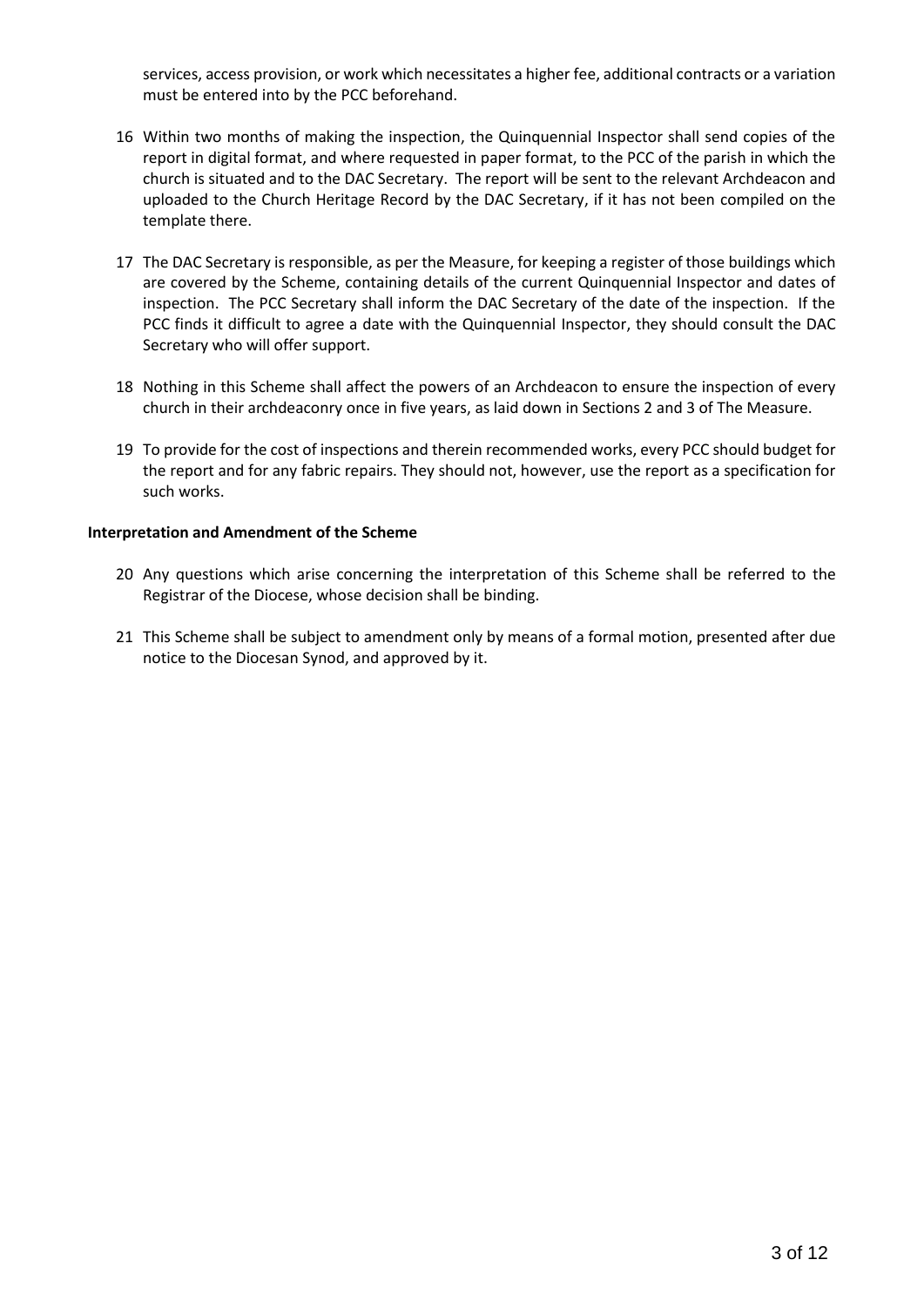# **DAC GUIDANCE FOR QUINQUENNIAL INSPECTIONS**

The Quinquennial Inspection is a requirement under the provision of the Ecclesiastical Jurisdiction and Care of Churches Measure 2018, as amended by the Church of England (Miscellaneous Provisions) Measure 2019 ("the Measure"), in which all parish churches in the Diocese and all other consecrated churches and chapels and buildings licensed for public worship, together where directed with articles, trees and ruins, are required to be inspected under the Measure at five yearly intervals.

PCCs may appoint as an Inspector any suitably experienced and where appropriate accredited professional, but the PCC is required to seek and have regard to the advice of the DAC before making an appointment. For those currently on the Register the advice of the DAC should be sought by providing the name of the prospective Inspector and the name of the church to the DAC secretary.

Where a PCC wishes to appoint an Inspector not currently included in the Register, it will be necessary for the prospective Inspector to submit his or her details to the DAC Secretary so that the DAC's advice may be given. Until this has been done it will not be possible for the DAC to offer advice on the prospective Inspector and thus the PCC will not be in a position lawfully to appoint the person. The Register of Quinquennial Inspectors and the form for submitting details about new Inspectors (or updating details of existing Inspectors) are available from the DAC Secretary.

In carrying out their functions under the Measure PCCs are required to have regard to this DAC guidance and to the guidance issued by the Church Buildings Council, which can be found on their web pages at [https://www.churchofengland.org/more/church-resources/churchcare/advice-and-guidance-church](https://www.churchofengland.org/more/church-resources/churchcare/advice-and-guidance-church-buildings/quinquennial-inspections)[buildings/quinquennial-inspections.](https://www.churchofengland.org/more/church-resources/churchcare/advice-and-guidance-church-buildings/quinquennial-inspections) The CBC Guidance includes resources for appointing a suitable Inspector.

The inspection of the church is to be visual, and such as can be made from ground level ladders or accessible roofs, galleries or stagings. Parts of the structure which are inaccessible enclosed or covered will not be opened up unless specifically requested. The inspection is to include, so far as practicable, all features of the building, and to cover all aspects of conservation and repair. The PCC shall provide ladders and any other assistance, as the Inspector considers necessary.

From the notes taken at the inspection, the Inspector should prepare a report following the outline as set out in Appendix 1 or similar and submit:

- An electronic copy of the report to the PCC Secretary, and where requested by the PCC two paper copies (one for the churchwardens and one for the incumbent)
- An electronic copy to the DAC Secretary via email. The relevant Archdeacon will be forwarded a copy by the DAC Secretary.

### **\*The report should be completed and submitted within two calendar months of the date of inspection\***

The Secretary of the DAC keeps a register of those buildings that are covered by the inspection requirements and of current Inspectors in the diocese. The register also includes the last date of inspection and report.

Each PCC is responsible for arranging the Inspection with its Inspector in accordance with the provisions of the Measure and the diocesan scheme and also for the negotiation and payment of inspection fees.

The relevant Archdeacon has the power to ensure the inspection of every church in his or her Archdeaconry once in five years, as laid down in Sections 2 and 3 of the Measure.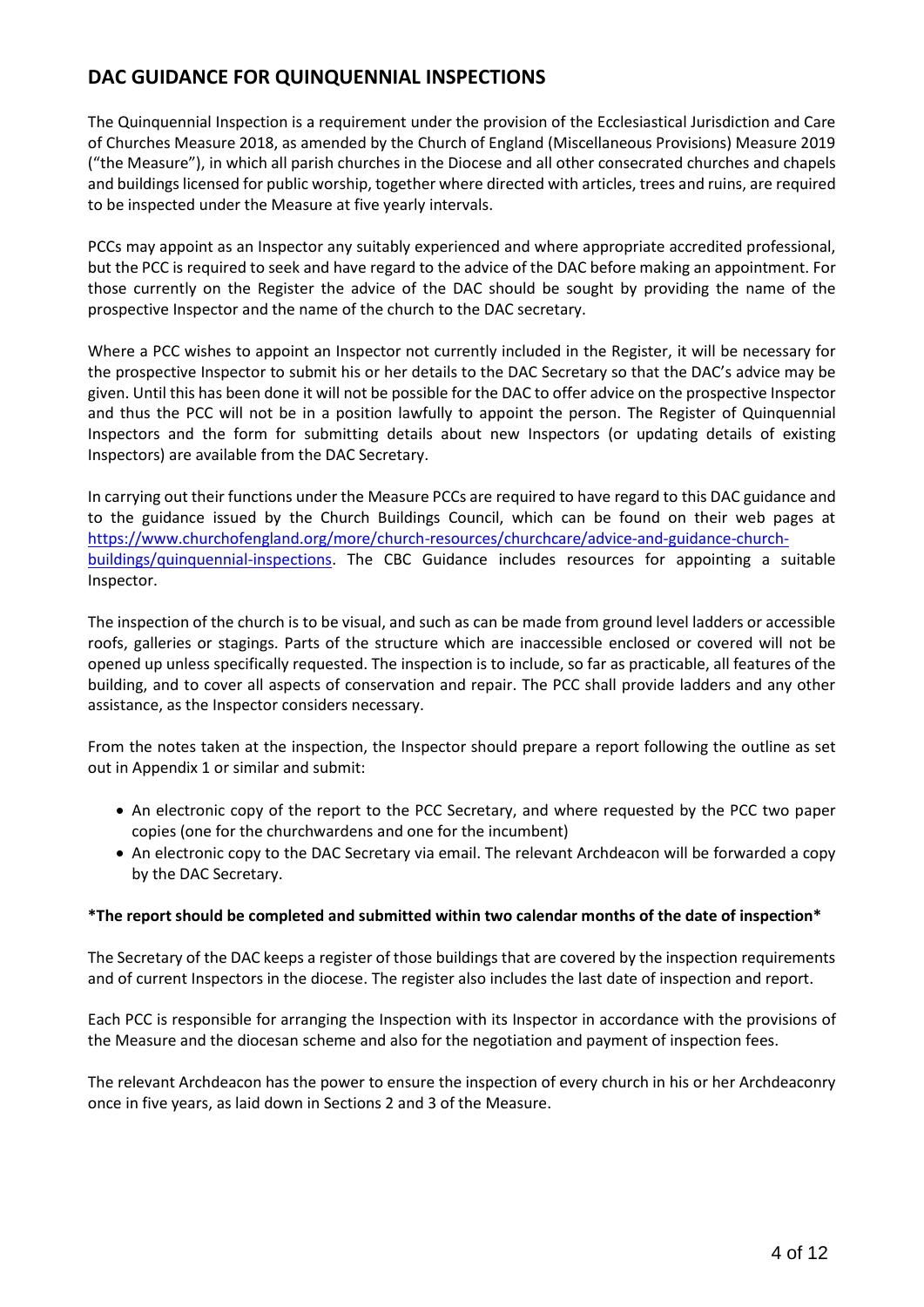# **Appendix 1: Outline Quinquennial Inspection Report**

| <b>Preliminary information</b>                                                                                  | Name of Church and Diocese                                                                                                                                                                                                                                                                                                               |  |
|-----------------------------------------------------------------------------------------------------------------|------------------------------------------------------------------------------------------------------------------------------------------------------------------------------------------------------------------------------------------------------------------------------------------------------------------------------------------|--|
|                                                                                                                 | Name of professional adviser carrying out the inspection, name of firm if applicable,<br>address, telephone number and email address.                                                                                                                                                                                                    |  |
|                                                                                                                 | Date of inspection (dd/mm/yy); date and author of the report; date of previous<br>inspections; record of weather conditions.                                                                                                                                                                                                             |  |
|                                                                                                                 | Key plan, drawn to scale where possible, with photographs of problem areas<br>referred to in the report.                                                                                                                                                                                                                                 |  |
|                                                                                                                 | Relevant photographs highlighting items to which the Report is drawing attention                                                                                                                                                                                                                                                         |  |
|                                                                                                                 | Brief description of the building, including orientation                                                                                                                                                                                                                                                                                 |  |
|                                                                                                                 | <b>Completed Quinquennial Inspection Report Checklist</b>                                                                                                                                                                                                                                                                                |  |
|                                                                                                                 | List the trees in the churchyard, noting any subject to tree preservation orders, note<br>whether the church is within a conservation area, the church's historical<br>background, brief architectural history, materials used in the construction, seating<br>capacity, site access, provision for disabled people, parking facilities. |  |
| <b>Limitations</b>                                                                                              | State limitations of the report.                                                                                                                                                                                                                                                                                                         |  |
|                                                                                                                 | Whether it is made from the ground or from other accessible floor levels, ladders<br>and readily accessible locations.                                                                                                                                                                                                                   |  |
|                                                                                                                 | That the inspections are visual. Opening up of enclosed spaces is excluded, even if<br>further inspection of these spaces may be recommended.                                                                                                                                                                                            |  |
|                                                                                                                 | If appropriate, list items not inspected.                                                                                                                                                                                                                                                                                                |  |
|                                                                                                                 | Note that the report is restricted to general condition of the building and its defects.                                                                                                                                                                                                                                                 |  |
| <b>Schedule</b><br>works<br>1.<br>оf<br>completed<br>since<br>previous Quinquennial<br><b>Inspection Report</b> | List repairs carried out since the last inspection:<br>Works recommended in the last report<br>$\bullet$<br>$\bullet$<br>Items of emergency repair<br>Alterations, additions and demolitions<br>$\bullet$                                                                                                                                |  |
| <b>General Condition</b><br>2.                                                                                  | Describe the general condition of the building noting:<br>Any particular movements<br>Subsidence and settlement<br>$\bullet$<br>Areas of damp penetration<br>٠<br>General areas of damage and decay<br>٠<br>Any particular work undertaken outside the churchyard which might have an<br>impact on the church and its setting.           |  |
| <b>External</b>                                                                                                 |                                                                                                                                                                                                                                                                                                                                          |  |

3. **Roof Coverings** Systematically record materials, construction, general condition, including ridges, hips, valleys, parapet wall gutters, cess boxes, chutes, flashings, and any special features.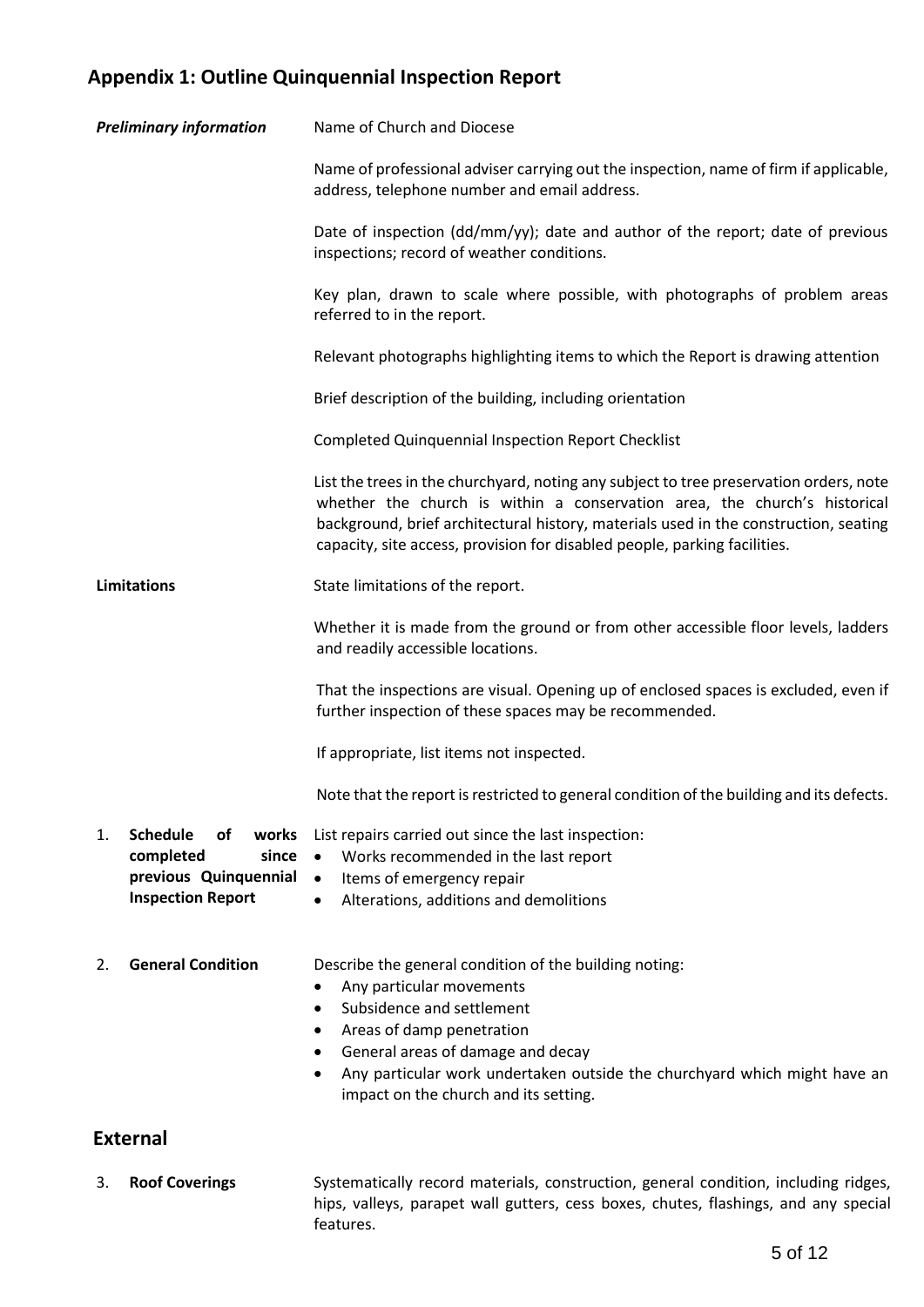- 4. **Rainwater goods and**  Record materials, condition and cleanliness, assess whether adequate. **disposal systems**
- 5. **Below ground drainage** Comment on storm drains, soakaways, foul drains, inspection chambers and rodding eyes and their condition.

6. **Parapets and upstand**  Construction and condition of parapets, copings, cappings, finials, crosses.

7. **Walling** Record materials and general condition of all walling to towers and spires, walls, crossing walls, referring to buttresses, to stonework details such as cills, mullions, stringcourses, arches, lintels, carved and moulded features.

Plinths, gratings, air bricks.

Note the condition of pointing.

- 8. **Timber porches, doors and canopies** Comment on the materials and general condition of all timber structures, including doors and their frames, timber and metal window frames, commenting on external finishes.
- 9. **Windows** Comment on the condition of external window openings, stonework, saddlebars, and glazing, including the leading, condensation trays and ferramenta.

## **Internal**

**walls**

10. **Towers, spires** Comment on the condition of the tower internal walling and spire from nearest accessible point internally.

> Note general condition of bells and bellframe, headstocks and rope guards and whether specialist advice is necessary.

> Timber floors, supporting structures, noting any beam-ends which need further investigation.

Louvres and bird mesh.

Access provision, ladders, trapdoors etc.

- 11. **Clocks** and **enclosures** their Note general condition of external enclosures, any evidence of routine maintenance, and general information on condition.
- 12. **Roof and ceiling voids** Where accessible, note general condition.

Include signs of water penetration, structural failure, rot and insect attack.

Where suspended ceilings exist, comment on materials and general condition.

Where possibility of asbestos exists, its condition and implications for its removal.

13. **Roof structures, ceilings, ceilures** Comment on materials and general condition of all exposed elements.

Include braces, fixing methods, decorative panels.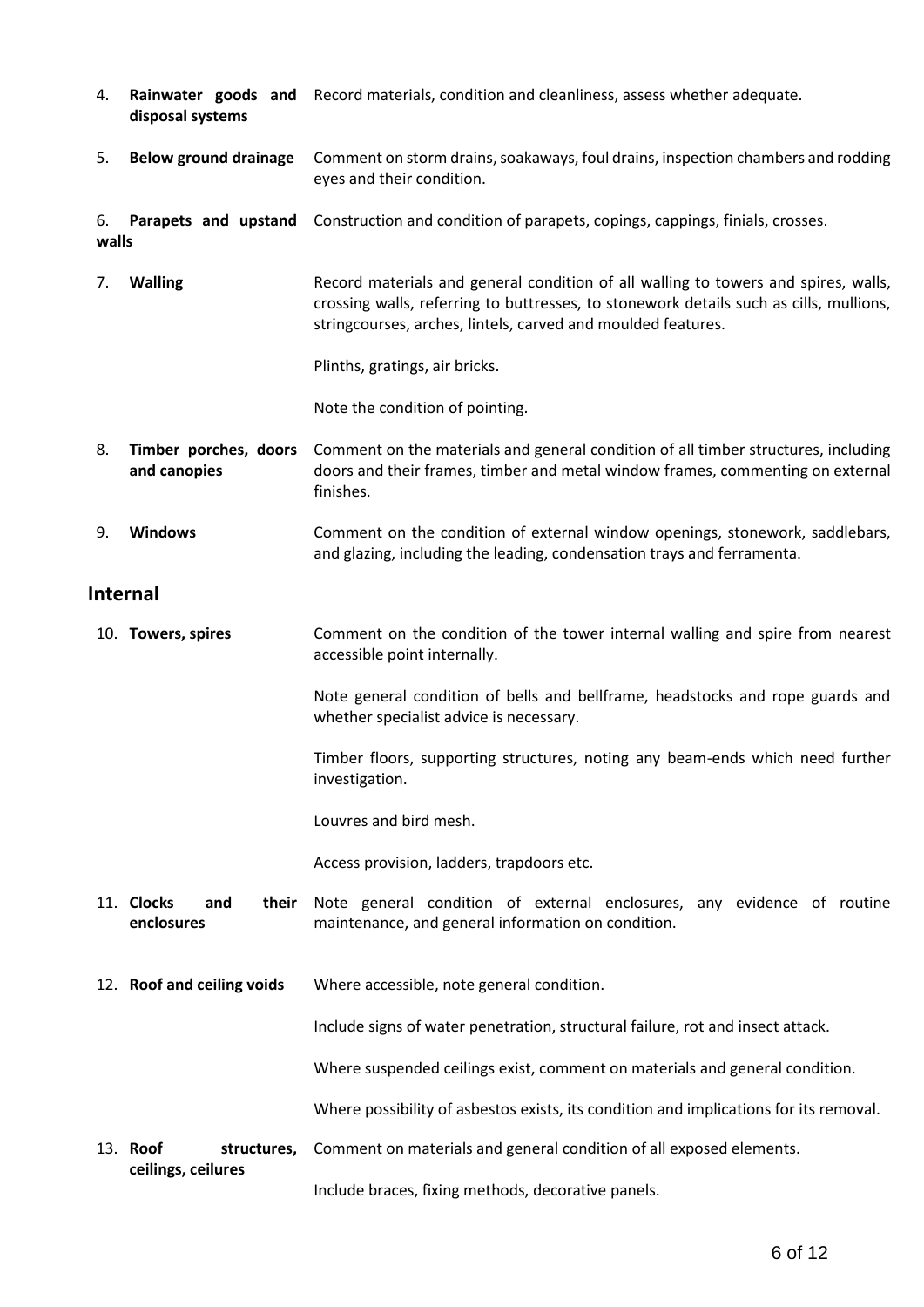|                                                                       | access stairs                                                   | 14. Upper floors, balconies, Comment on the construction and condition of upper floors within the main<br>building. Note requirements for ventilation.                               |  |
|-----------------------------------------------------------------------|-----------------------------------------------------------------|--------------------------------------------------------------------------------------------------------------------------------------------------------------------------------------|--|
|                                                                       |                                                                 | Report on general condition of balconies, stairways and balustradings, noting any<br>particular areas needing improvement under Health & Safety legislation.                         |  |
| 15. Partitions,<br>screens,<br>panelling, doors and<br>door furniture |                                                                 | Comment on materials and general condition of all screens, panelling, partitions,<br>doors, frames and ironmongery.                                                                  |  |
|                                                                       |                                                                 | Comment on any carved items, painted panels and other items of particular merit.                                                                                                     |  |
|                                                                       | 16. Ground floor structure,                                     | Comment on materials and general condition, ventilation and adequacy.                                                                                                                |  |
|                                                                       | timber platforms                                                | Report on general conditions of timber platforms, pew platforms.                                                                                                                     |  |
|                                                                       | 17. Internal finishes                                           | Comment on materials and condition of wall and ceiling finishes.                                                                                                                     |  |
|                                                                       |                                                                 | Note dampness, areas of decayed plaster and any other apparent defects.                                                                                                              |  |
|                                                                       | fixtures,<br>18. Fittings,<br>furniture and movable<br>articles | Comment on condition of important fittings, fixtures and movable articles.                                                                                                           |  |
|                                                                       |                                                                 | Note particularly any designated by the archdeacon for inspection (in a separate<br>letter).                                                                                         |  |
|                                                                       |                                                                 | Note defects and make recommendations for improving security (in a separate<br>letter).                                                                                              |  |
|                                                                       |                                                                 | Note whether conservation or other specialist advice is required.                                                                                                                    |  |
|                                                                       | 19. Toilets,<br>kitchens,<br>vestries, etc.                     | General condition, fitness for purpose, cleanliness.                                                                                                                                 |  |
|                                                                       | 20. Organs<br>and<br>musical instruments                        | other Comment on general condition and access provision.                                                                                                                             |  |
|                                                                       | 21. Monuments,<br>tombs,<br>plaques, etc                        | Comment briefly on condition and make recommendations for specialist advice<br>where necessary.                                                                                      |  |
| 22. Service<br>installations<br>generally                             |                                                                 | Note that the report and comments are based on a visual examination only and that<br>no tests of services have been undertaken. Make recommendations for testing, as<br>appropriate. |  |
|                                                                       | 23. Heating installation                                        | State type of system installed, fuel, age, apparent condition and existence of<br>maintenance agreements (PCC to advise).                                                            |  |
|                                                                       | 24. Electrical installation                                     | Note location and apparent condition of incoming mains, meters and distribution<br>boards. Note last inspection by NICEIC contractor (PCC to advise).                                |  |
| 25. Sound system                                                      |                                                                 | Comment on the provision and condition of sound systems, loop systems, whether<br>regularly maintained under a maintenance agreement.                                                |  |
|                                                                       | 26. Lightning conductor                                         | Comment on condition, when last inspected; make recommendations for testing<br>and improvement in accordance with the latest British Standard.                                       |  |
| 27. Fire precautions                                                  |                                                                 | Note number, position and types of fire extinguishers provided. Examine records of<br>maintenance for appliances.                                                                    |  |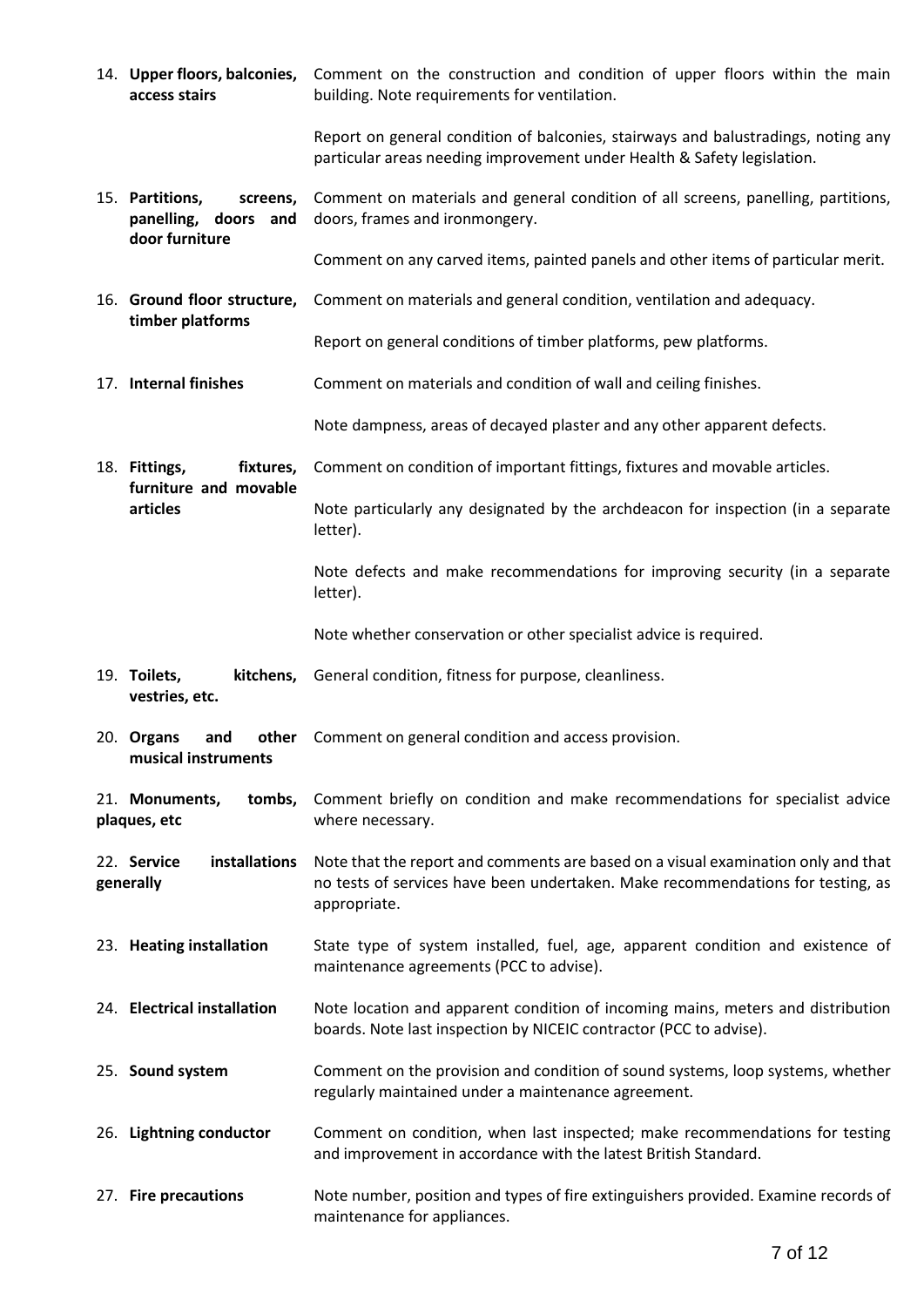| 28. Disabled provision and<br>access                             | Comment on provision for the disabled, including access to various parts of the<br>church and recommendations for necessary improvements, bearing in mind<br>statutory requirements.                                                                                                                                                                                                                                                                                                                                                                        |  |  |  |
|------------------------------------------------------------------|-------------------------------------------------------------------------------------------------------------------------------------------------------------------------------------------------------------------------------------------------------------------------------------------------------------------------------------------------------------------------------------------------------------------------------------------------------------------------------------------------------------------------------------------------------------|--|--|--|
| 29. Safety                                                       | Comment in general on the safety of the church for its users and visitors, including<br>reference to the Asbestos Assessment and the Fire Risk Assessment by the PCC.                                                                                                                                                                                                                                                                                                                                                                                       |  |  |  |
| 30. <b>Bats</b>                                                  | Comment on any known locations of bats, reports known from any bat groups, likely<br>bat roosts, and implications for future repairs.<br>Advise Parish to obtain report from English Nature or other bat group if any works<br>are liable to have a detrimental effect on bats. If in any doubt, refer parish to English<br>Nature.                                                                                                                                                                                                                         |  |  |  |
| <b>Curtilage</b>                                                 |                                                                                                                                                                                                                                                                                                                                                                                                                                                                                                                                                             |  |  |  |
| 31. Churchyard                                                   | Comment on general condition of the grassed and planted areas.                                                                                                                                                                                                                                                                                                                                                                                                                                                                                              |  |  |  |
| 32. Ruins                                                        | Inspect and comment on any ruin in the churchyard, noting any known to be<br>designated as being of outstanding architectural, artistic, historical or archaeological<br>value (PCC to advise).                                                                                                                                                                                                                                                                                                                                                             |  |  |  |
| 33. Monuments,<br><b>Tombs</b><br>and Vaults                     | Comment on general condition, making specific reference to any obvious defects,<br>health & safety risks and any necessity for a programme of action to address longer<br>term problems.                                                                                                                                                                                                                                                                                                                                                                    |  |  |  |
| Walls,<br>34.<br><b>Boundary</b><br><b>Lychgates and Fencing</b> | Briefly describe in general terms materials and condition of all elements.                                                                                                                                                                                                                                                                                                                                                                                                                                                                                  |  |  |  |
| 35. Trees and Shrubs                                             | Note any trees or shrubs likely to injure persons or damage the fabric of the building,<br>if so inspect any trees subject to Tree Preservation Orders (PCC to advise). The latest<br>quinquennial tree report to be annexed to the Quinquennial Inspection Report.                                                                                                                                                                                                                                                                                         |  |  |  |
| 36. Hardstanding Areas                                           | Comment on general condition of paths, paving, hardstandings, steps, car parking<br>areas and surface water drainage.                                                                                                                                                                                                                                                                                                                                                                                                                                       |  |  |  |
| 37. Miscellaneous                                                | Comment on garden sheds and other site features not mentioned above, rubbish<br>disposal etc.                                                                                                                                                                                                                                                                                                                                                                                                                                                               |  |  |  |
| 38. Log Book                                                     | Inspect the Log Book provided by the PCC.                                                                                                                                                                                                                                                                                                                                                                                                                                                                                                                   |  |  |  |
|                                                                  | Comment on requirement for reports from the Fire Prevention Officer, Crime<br>Prevention Officer, security consultant, insurers, etc.                                                                                                                                                                                                                                                                                                                                                                                                                       |  |  |  |
| 39. Environmental<br>Sustainability                              | Comment on e.g. lighting, heating, rainwater goods, suitability for renewables,<br>opportunities to reduce energy consumption (e.g. heat loss) and the carbon foot-<br>print through steps such as draught-proofing and insulation, potential for more<br>solutions<br>sustainable<br>when<br>end<br>of life<br>elements/components<br>need<br>renewing/replacing what steps the church is taking towards measuring and<br>calculating its energy usage and also the risk of impact of a changing climate on<br>flood-risk, rainwater goods, and stonework. |  |  |  |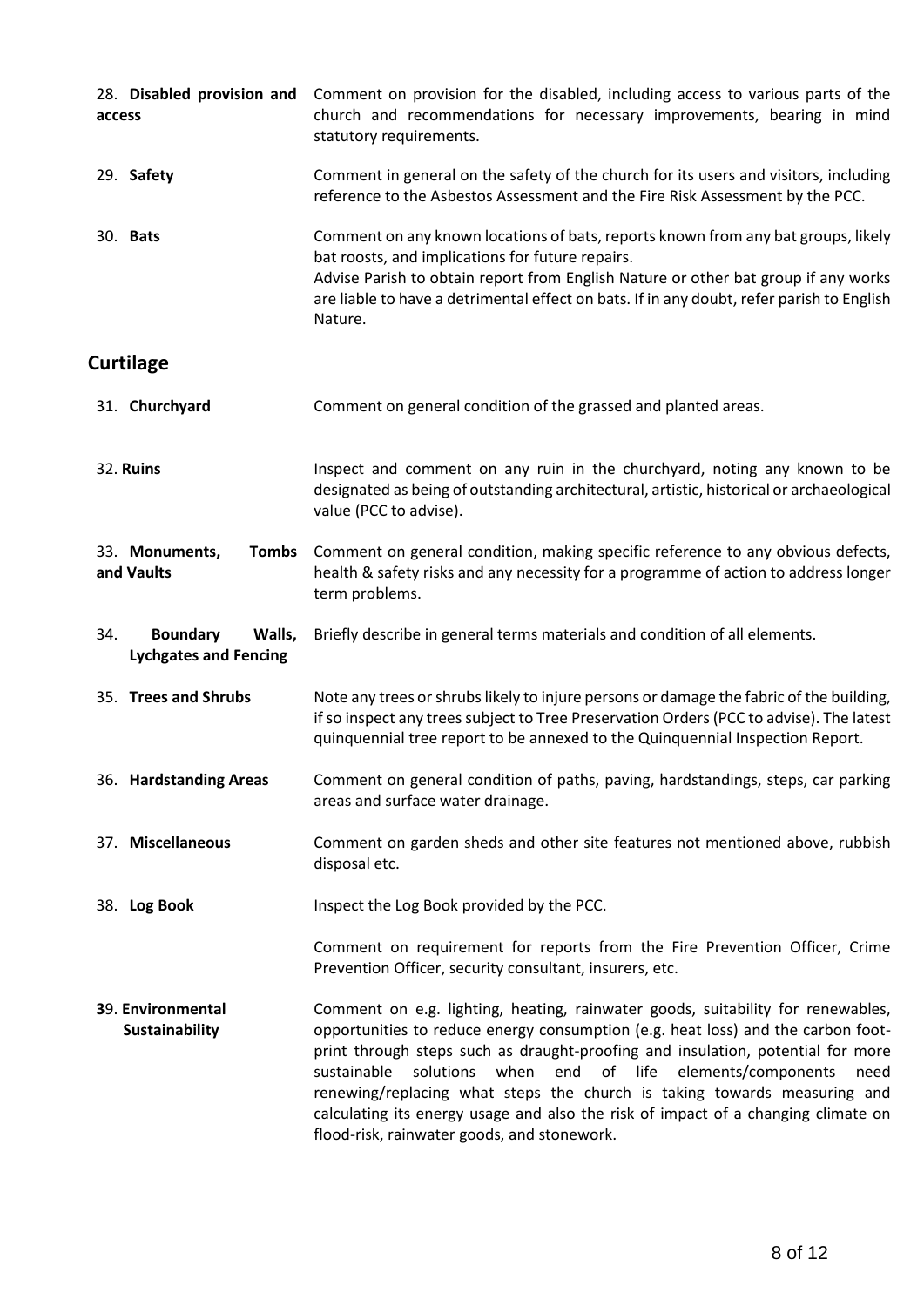## **Recommendations**

List items under the following degrees of priority and other headings: (Note items that might safely be entrusted to unskilled labour and others that may qualify for grant aid)

- 1 Urgent, requiring immediate attention
- 2 Requires attention within 12 months
- 3 Requires attention within the next 12 24 months
- 4 Requires attention within the quinquennial period
- 5 A desirable improvement with no timescale (as agreed with the PCC)
- 6 Works required to improve energy efficiency of the structure and services.
- 7 Works required to improve disabled access and other duties under the Equality Act 2010.

## **Future sustainability of the church building**

Following on from the recommendations, it would be helpful if you could please make an assessment of whether the repairs that are required are *within the capacity of the congregation to meet* (with and without assistance in the form of grants etc.) or are *beyond the capacity of the congregation to meet* (even with assistance in the form of grants, etc.). Please note that this does not require investigation into the financial circumstances of the PCC and is aimed to just provide an initial overview to try and establish how serious the defects are. It would also be useful if you could re-visit the assessment made in the last Quinquennial Inspection Report.

In the context of the General Synod motion of February 2020 calling on all parts of the church to make year on year reductions in emissions, achieving "net zero" by 2030, please use your professional judgement to highlight ways to reduce the energy used in running the church building. This may be by repairing/improving the fabric, by changing the church heating and lighting systems, or by generating electricity through renewables.

## **Photographs**

Relevant photographs are a requirement of the Quinquennial Inspection and should include, at the very least, parts of the fabric that require attention. Ideally additional photographs of significant parts of the building should also be included. The photographs can be included as part of the main text, or as an appendix at the end of the report (clearly referenced within the text).

## **QI Report Checklist**

Please see the appended template which is also available in the Church Buildings/DAC part of the Diocesan website

## **Reports from the PCC**

These should include:

- Electrical Test Certificate
- Lightning Conductor Test Certificate (if a conductor is installed)
- Tree Report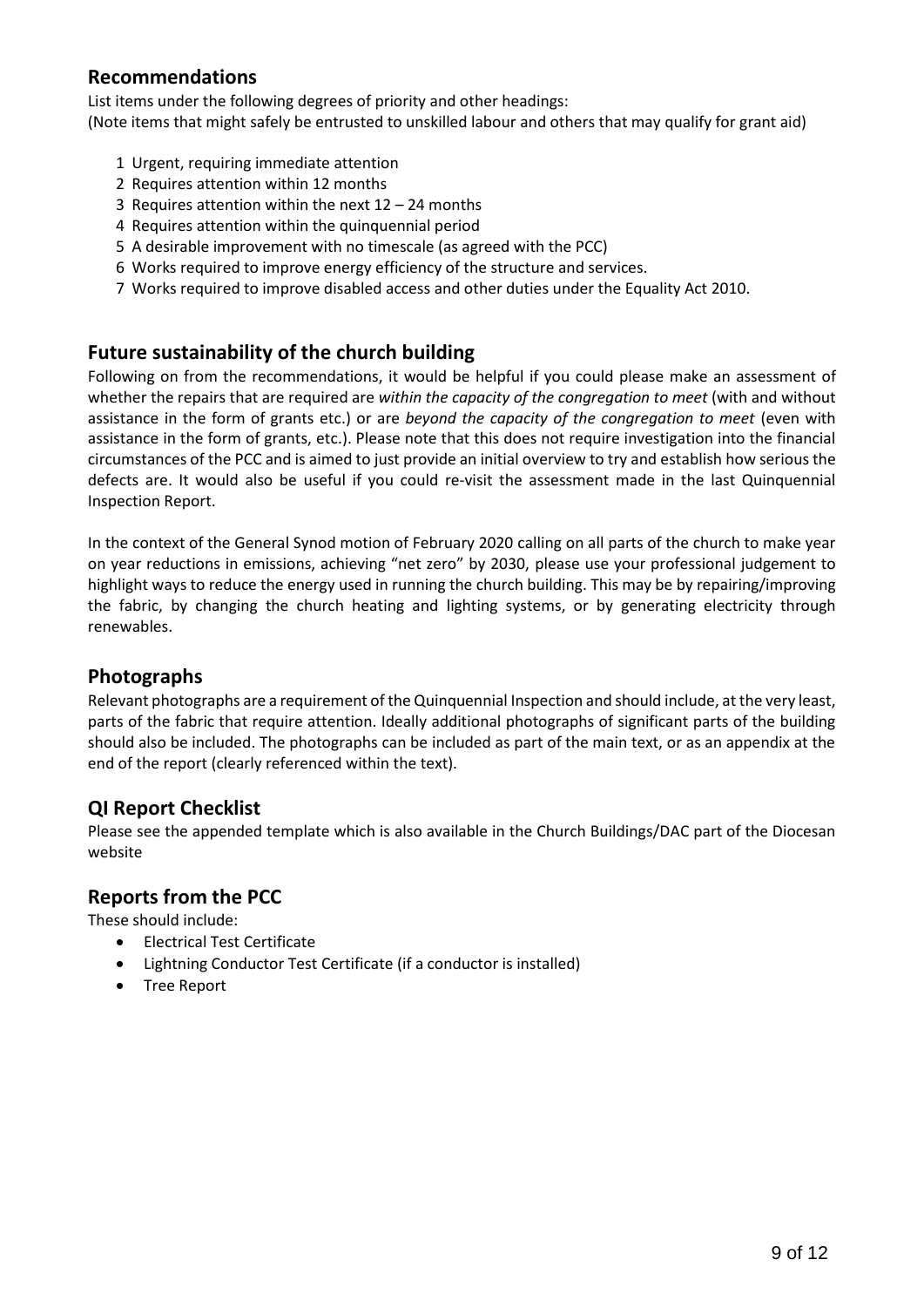# **Appendix 2: Standard Explanatory Notes to be added to all inspection reports**

- A. Any electrical installation should be tested at least every quinquennium by a registered NICEIC electrician, and a resistance and earth continuity test should be obtained on all circuits. The engineer's test report should be kept with the church Log Book. This present report is based upon a visual inspection of the main switchboard and of certain sections of the wiring selected at random, without the use of instruments.
- B. Any lightning conductor should be tested every quinquennium in accordance with the current British Standard by a competent engineer, and the record of the test results and conditions should be kept with the church Log Book.
- C. A proper examination and test should be made of the heating apparatus by a qualified engineer, each summer before the heating season begins.
- D. A minimum of two water type fire extinguishers (sited adjacent to each exit) should be provided plus additional special extinguishers for the organ and boiler house, as detailed below.

**Summary**

Large churches will require more extinguishers. As a general rule of thumb, one water extinguisher should be provided for every 250 square metres of floor area.

| <b>Location</b>      | <b>Type of Extinguisher</b>                                                             |  |  |  |  |
|----------------------|-----------------------------------------------------------------------------------------|--|--|--|--|
| General area         | Water                                                                                   |  |  |  |  |
| Organ                | Carbon Dioxide                                                                          |  |  |  |  |
| <b>Boiler House:</b> |                                                                                         |  |  |  |  |
| Solid fuel boiler    | Water                                                                                   |  |  |  |  |
| Gas fired boiler     | Dry powder                                                                              |  |  |  |  |
| Oil fired boiler     | Foam (or dry powder if electricity supply to boiler<br>room cannot easily be isolated). |  |  |  |  |

All extinguishers should be inspected annually by a competent engineer to ensure they are in good working order.

Further advice can be obtained from the Fire Prevention Officer of the local Fire Brigade and from your insurers.

### E. **This is a summary report only, as it is required by the Inspection of Churches Measure; it is not a specification for the execution of the work and must not be used as such.**

The professional adviser is willing to advise the PCC on implementing the recommendations, and will if so requested prepare a specification, seek tenders and direct the repairs.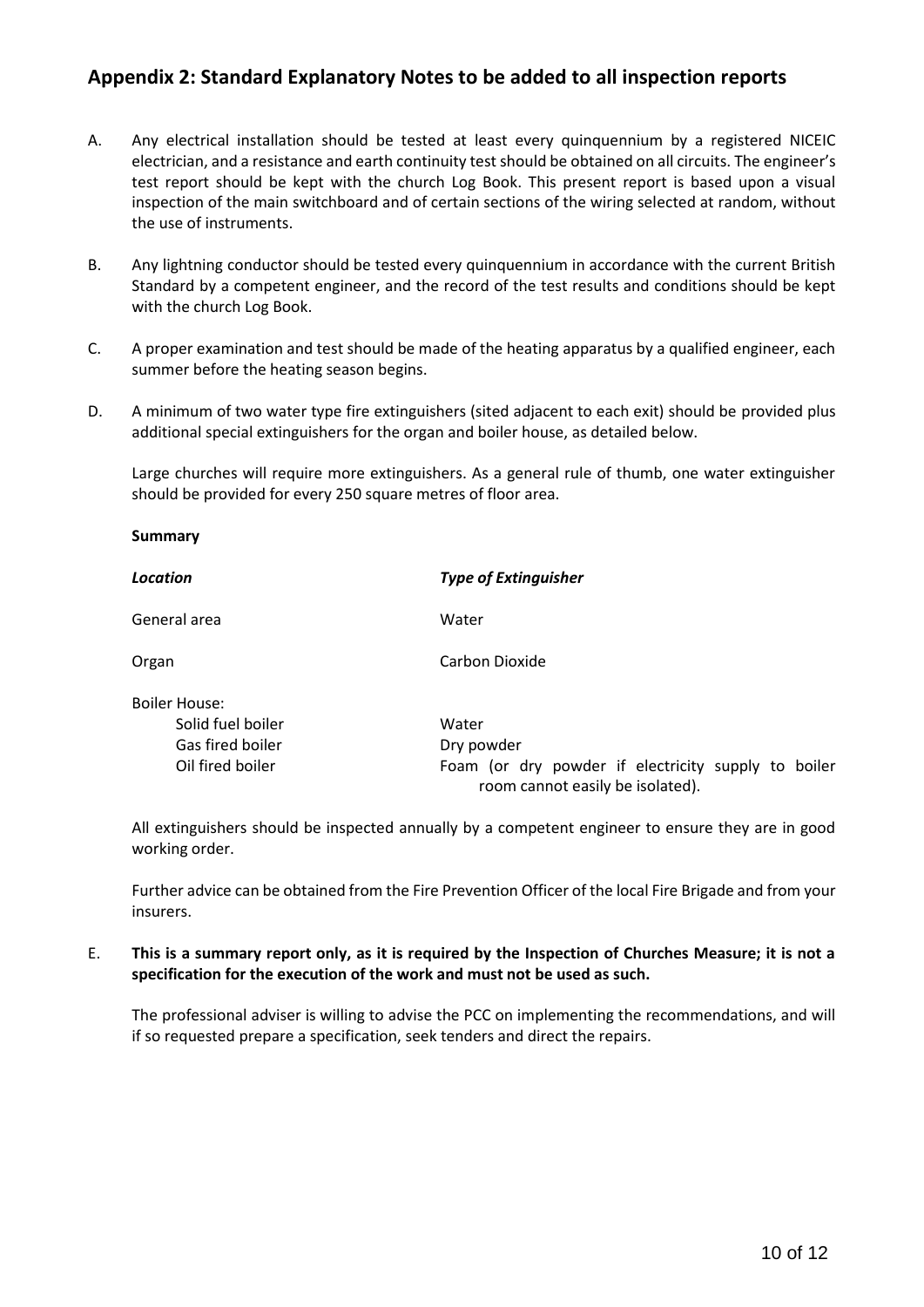- F. Although the Measure requires the church to be inspected every five years, it should be realised that serious trouble may develop in between these surveys if minor defects are left unattended. Churchwardens are required by the Care of Churches and Ecclesiastical Jurisdiction Measure 1991 to make an **annual** inspection of the fabric and furnishings of the church, and to prepare a report for consideration by the meeting of the PCC before the Annual Parochial Church Meeting. This then must be presented with any amendments made by the PCC, to the Annual Parochial Church Meeting. **The PCC are strongly advised to enter into a contract with a local builder for the cleaning-out of gutters and downpipes twice a year.**
- G. Woodwork or other parts of the building that are covered, unexposed or inaccessible have not been inspected. Your professional adviser cannot therefore report that any such part of the building is free from defect.
- H. Works of routine repairs and maintenance may usually be undertaken without Faculty under **List B** if the Archdeacon has been consulted and has given notice in writing that the matter may be undertaken without a Faculty. The Archdeacon will consult with the DAC, or with its members or officers as he or she sees fit before deciding to give his authorisation, and the proposals may be subject to conditions. The Archdeacon can decline to authorise the application if he or she believes the works proposed do not fall under List B, or that for some reason it ought to be subject to the full Faculty procedure including formal DAC consultation and the statutory Public Notice period. This could be, for example, if the proposals are particularly complex or could be controversial.
- I. If you have any doubts about, or are uncertain as to these aspects please consult the Secretary of the Diocesan Advisory Committee.
- J. The PCC are reminded that insurance cover should be index-linked so that adequate cover is maintained against inflation of building costs. Contact should be made with the Insurance Company to ensure that insurance cover is adequate.

Further guidance on the inspection and statutory responsibilities can be found on the Churchcare web pages at [https://www.churchofengland.org/more/church-resources/churchcare/advice-and-guidance-church](https://www.churchofengland.org/more/church-resources/churchcare/advice-and-guidance-church-buildings/quinquennial-inspections)[buildings/quinquennial-inspections.](https://www.churchofengland.org/more/church-resources/churchcare/advice-and-guidance-church-buildings/quinquennial-inspections)